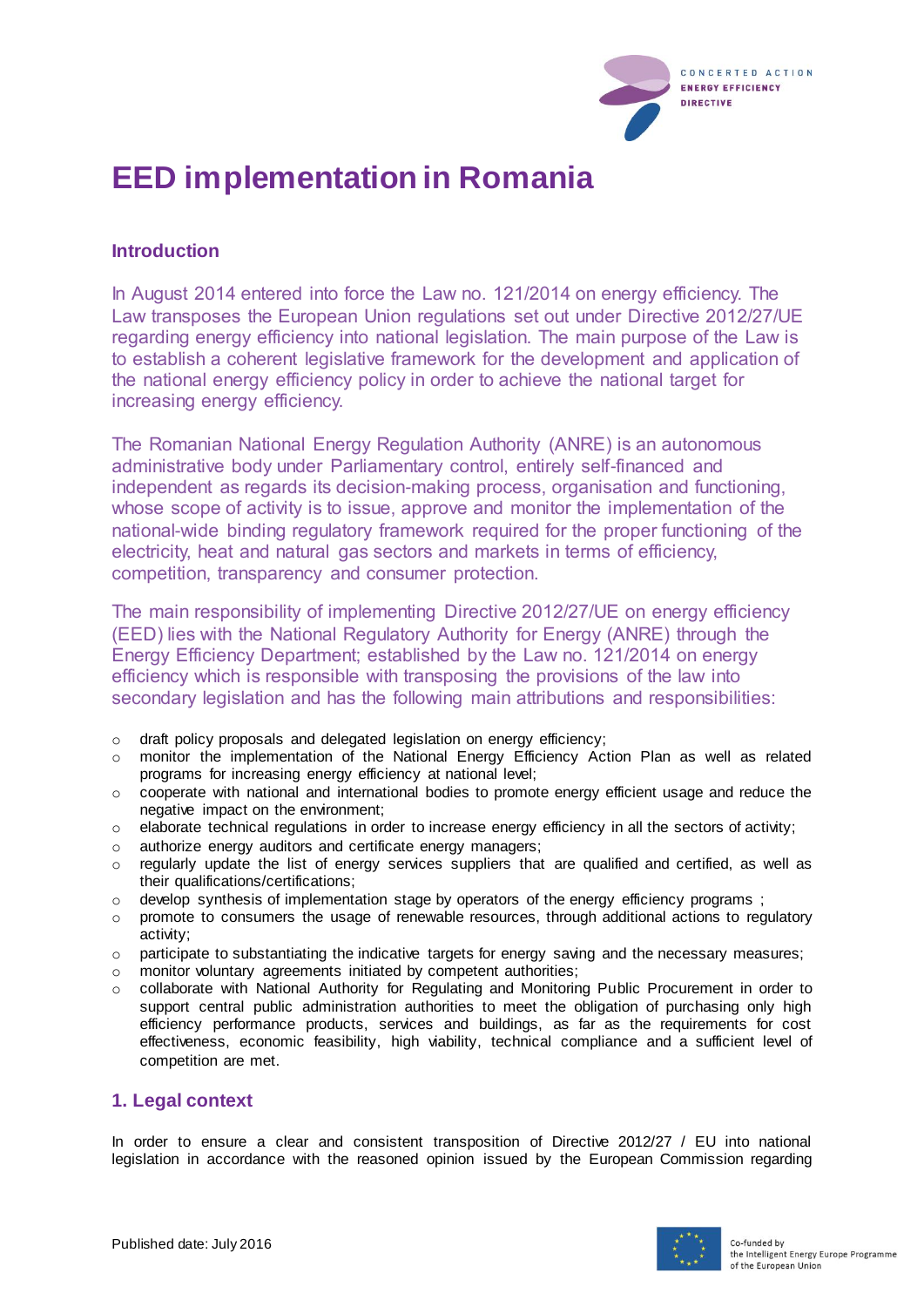

the case 2014/0367, the draft for amending and supplementing Law no. 121/2014 on energy efficiency is currently under Parliamentary analysis (since March 2016).

Main proposed amendments:

- ANRE's Department for energy efficiency encourages training programs for the qualification of energy auditors, aiming to ensure a sufficient number of available experts;
- Operators exceeding 1000 toe energy consumption have to carry out an energy audit every four years on a profile established by the operator, which represents at least 50% of the total energy consumption of the economic operator; the audit is carried out by an individual or legal entity authorized by law and underpinning the establishment and implementation of meas ures to improve energy efficiency;
- Economic operators with an energy consumption under 1000 toe, with the exception of SMEs, are obliged to carry out an energy audit every 4 years on an representative energy consumption profile chosen by the operator;
- The Ministry of Energy, SMEs and Business Environment shall develop programs to encourage SME's to undergo energy audits and the subsequent implementation of the recommendations of these audits;
- The Ministry of Energy, SMEs and Business Environment may set up support schemes for SME's, including if they have concluded voluntary agreements, to cover the costs of an energy audit and implementation of highly cost-effective recommendations form the energy audits, without bringing prejudice to the state aid legislation;

Following the provisions of the Law no. 121/2014 on energy efficiency for the transposition of the Directive 2012/27/UE regarding energy efficiency, the Romanian authorities approved by Governmental Decision no 122/2015 the National Energy Efficiency Action Plan (2014-2020).

The support scheme for promoting high-efficiency cogeneration has been approved in Romania by Governmental Decision no 219/2007 for the promotion of cogeneration based on useful heat demand. The bonus scheme represents state aid operational type (N 437/2009 - Romania), authorized by the European Commission being implemented by Government Decision No 1215/2009, *establishing the criteria and the conditions required for the implementation of the support scheme for the promotion of high-efficiency cogeneration based on a useful heat demand.* In 2015, the Governmental Decision no 219/2007 for the promotion of cogeneration based on useful heat demand was modified by the Governmental Decision no 846/2015.

#### **Secondary legislation on energy efficiency issued by the Romanian Energy Regulatory Authority**

- ANRE Decision no.2794/2014 Regulation for certification of energy managers and energy service provider companies and Regulation for authorising industrial energy auditors
- Decision ANRE no.2123/2014 Guide for energy audit it includes minimum criteria for energy audits according to Energy Efficiency Directive 27/2012/CE;
- Model for developing the Program for increasing energy efficiency for industrial units ANRE Decision no. 8/DEE/12.02.2015
- Model for developing the Program for increasing energy efficiency of establishments with a population exceeding 5000 inhabitants - ANRE Decision no. 7/DEE/12.02.2015 for approving the Model for developing the Program for increasing energy efficiency of establishments with a population exceeding 5000 inhabitants.
- Decision no. 13/DEE/2015 regarding the approval of the syllabus of specialized courses in the field of energy management and energy audits development.
- Decision no 1765/2013 regarding the approval of the layouts for the total energy consumption statement and the analysis questionnaire of the energy consumer.
- ANRE Order No. 95/2015 amending the approval of contribution for high-efficiency cogeneration and certain provisions on its invoicing;

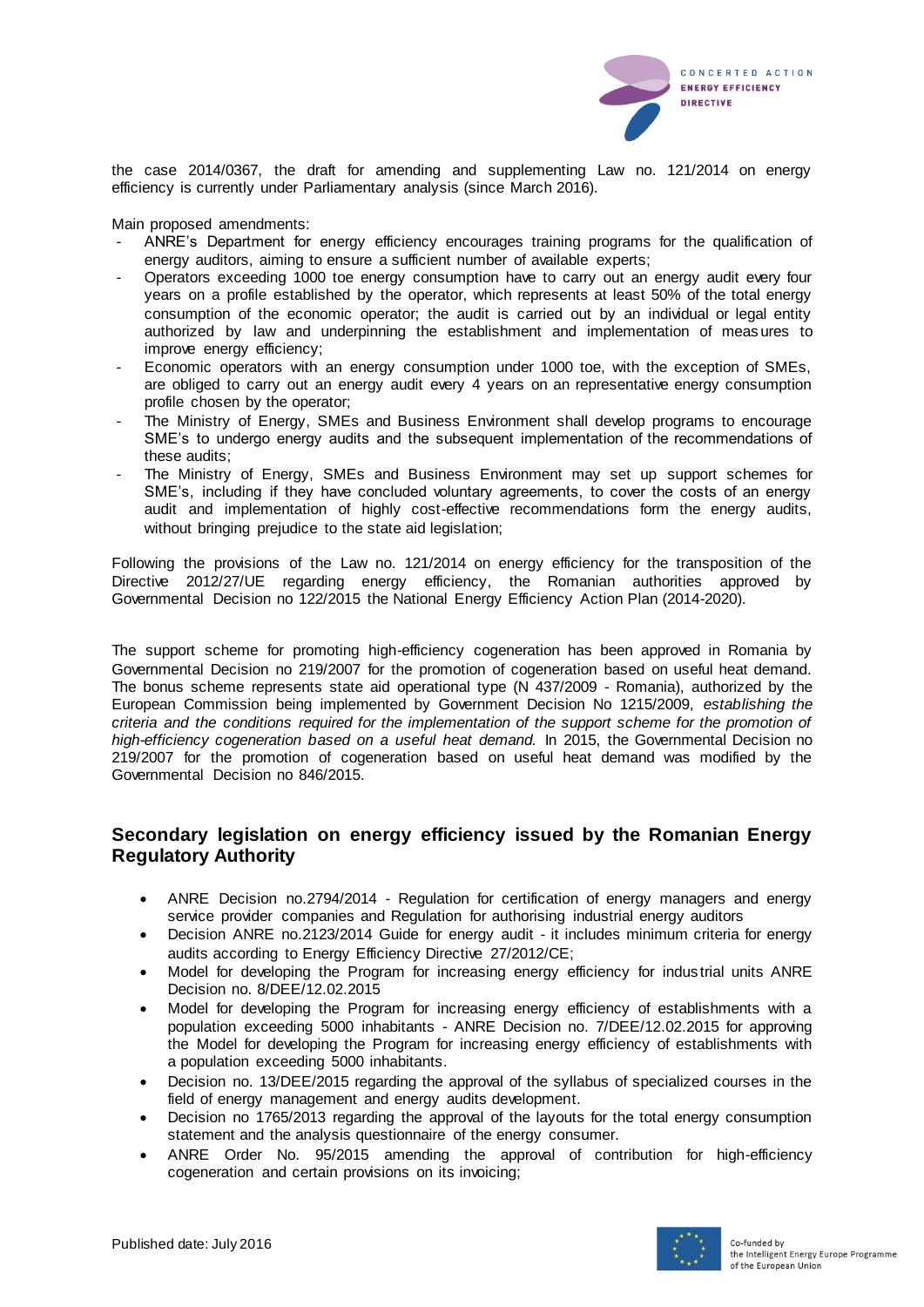

- ANRE Order No. 61/2015 on approving the calculation method for establishing the quantity of electricity produced by high efficiency cogeneration in for certification by guarantee of origin;
- ANRE Order No. 10/2015 on the approval of the Methodology for monitoring and reporting data regarding the support scheme on the promotion of high efficiency cogeneration based on the useful heat demand;

## **Guidelines for the building sector – Ministry for Regional Development and Public Administration**

- **-** Good practice guide for the design of ventilation / air-conditioning in buildings (Indicative GEx 011-2015)
- **-** Good practice guide for designing lighting systems / protection in buildings (Indicative GEx 012-2015)
- **-** Guidance on the use of renewable energy in new and existing buildings (Indicative GEx 013- 2015)

# **2.2.Non-legislative provisions**

ANRE, through the Energy Efficiency Department, in collaboration with other competent authorities, promotes the development of energy services market and regulates the access to it, especially for SMEs by: disseminating clear and easily accessible information on: (i) the available energy services contracts and provisions that must be included in such contracts, according to Annex no.10, to guarantee energy savings and end users' rights.

In addition to legal implementation, ANRE conducted awareness-raising campaigns:

- series of **training courses** for energy managers in 4 different cities – Bucharest, Craiova, Iasi and Brasov.

The courses introduced a new platform for energy managers to upload the yearly energy consumption on ANRE's portal. Approximately 300 energy managers from companies with a total energy consumption exceeding 1000 toe participated at.

workshop addressed to the representatives of public local authorities which have the obligation to elaborate energy efficiency improvement programmes, including short term and 3 to 6 years measures.

Accordingly to the provisions of the Energy Efficiency Law no. 121/2014:

- **-** Art. 9(12) For municipalities more than 5000 inhabitants it is obligatory to have:
- **Energy efficiency programs**
- **-** Art. 9(13) For municipalities more than 20000 inhabitants it is obligatory to have:
	- **Energy efficiency programs**
	- **Energy manager**

The workshop addressed a number of issues such as gathering information needed for elaborating the energy efficiency improvement programme and the databases analysis of municipalities' energy consumption, the identification of energy savings potential and energy efficiency measures, as well as the identification of sources and mechanisms for financing these measures.